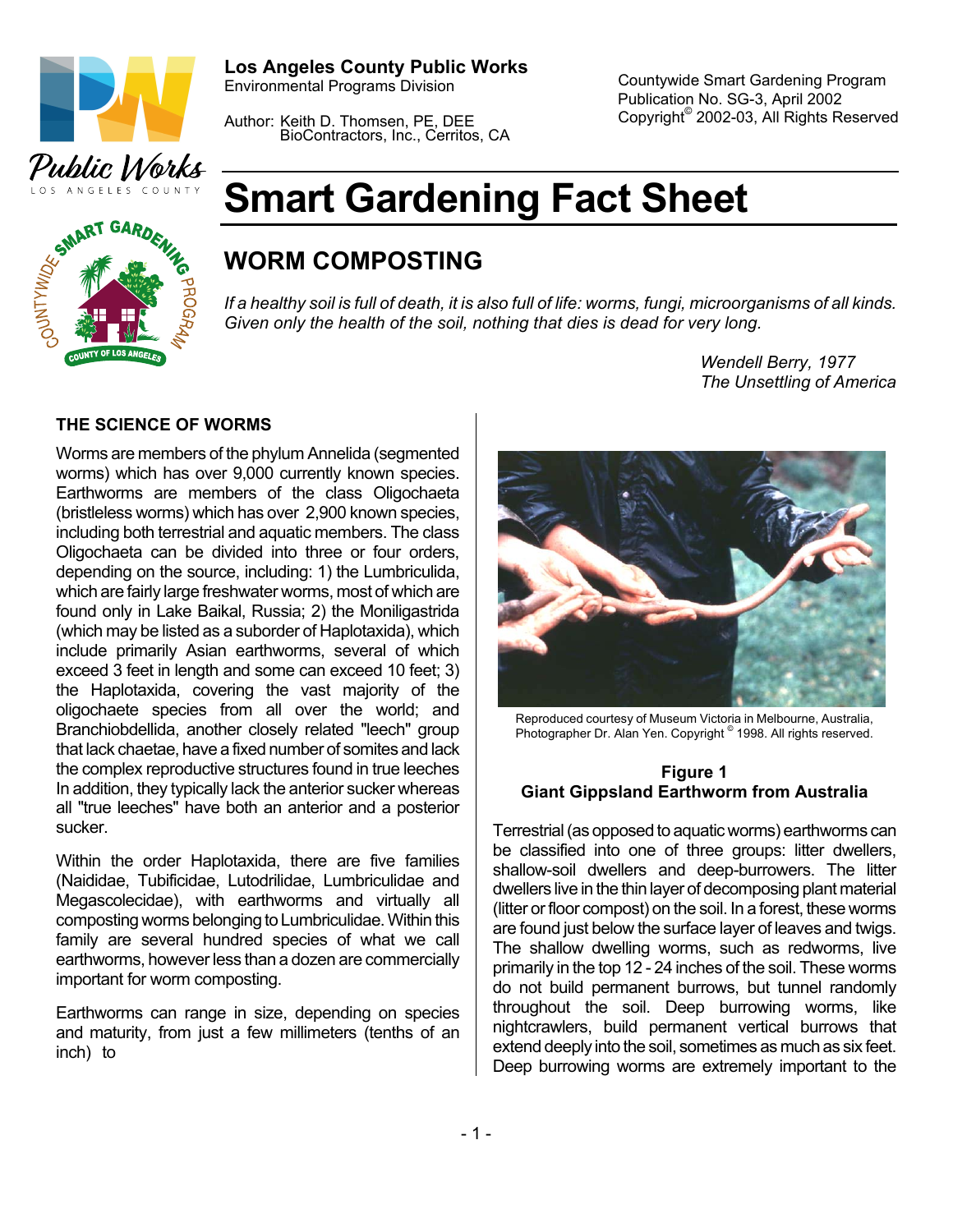health of the soil. Their burrows and tunnels help to aerate the soil, while the organic material they pull into their burrows helps to improve the organic content of the soil.

It is commonly believed that most native species of earthworms in North America were wiped out during the last great Ice Age, which ended about 10,000 - 11,000 years ago. This is true only where the ice sheets persisted for many centuries.

In Southern California, the story is somewhat different. Locally, we have several species of native earthworms found nowhere else in the world. Most of the earthworm species native to California have evolved here over the last 100 million years ago, making them some of our oldest residents. As climate and habitats changed, earthworms have adapted accordingly, proving themselves to be hardy, resilient survivors. The only places native earthworms fail to thrive are areas heavily affected by human development, which includes virtually all urban areas. Here, native earthworms have largely been displaced by species introduced from Europe, Asia, and Latin America. These exotic species tend to be more prolific and are better adapted to surviving in urban environments.

Most of the earthworms we see in our yards and gardens today "hitched a ride" attached to the soil of plants carried by these settlers and spread quickly throughout both North and South America. A recent study in Canada found that only two out of nineteen species of earthworms identified were actually indigenous. Locally, in the urbanized areas of Southern California, virtually no native earthworm species are present.

Research conducted by the University of California Berkeley suggests that the presence of non-native earthworm species in California is closely tied to land use and development. In undisturbed habitats, native earthworms predominate. As land use intensifies, the proportion of native relative to non-native species declines rapidly.

# **THE BIOLOGY OF WORMS**

Without going into a lot of details, here's a quick overview of worm biology. The body plan of an earth worm is basically a segmented tube. Each segment is a separate fluid-filled compartment surrounding a central digestive tract, or gut, which runs the length of the worm's body. Many of the worm's internal organs are also segmented, occurring as separate units in each segment, but there is also considerable specialization in the head end of the worm. The "brain", "hearts" and other major organ systems are clustered in the head end. Earth worms have no eyes, but they do possess cells which are sensitive to light. This is why when worms are brought out into the light, they squirm and thrash around. Worms also don't have ears, but they can feel vibrations in the ground. While earth worms don't have lungs, they do need oxygen to survive. Instead of lungs, worms have developed the ability to absorb oxygen directly through their moist skin, which is kept moist by mucous secreting cells. If a worm dries out, it will suffocate.



**Earthworm Diagram** 

The common night crawler (Lumbricus terrestris) and redworms (Lumbricus rubellus) generally have a distinct, darker colored "head" end which contains the primitive "brain" of the animal, and this tends to be the end of the worm that travels "forward" most of the time. The "tail" end of the worm tends to be more flattened than the head and lighter in color.



**Figure 3 Common Earthworm**

Red worms (Eisenia fetida), a very common composting worm, are smaller, bright red and don't have a dark colored head end. All earthworms have a proper top (dorsal) and bottom (ventral) surface, they are not just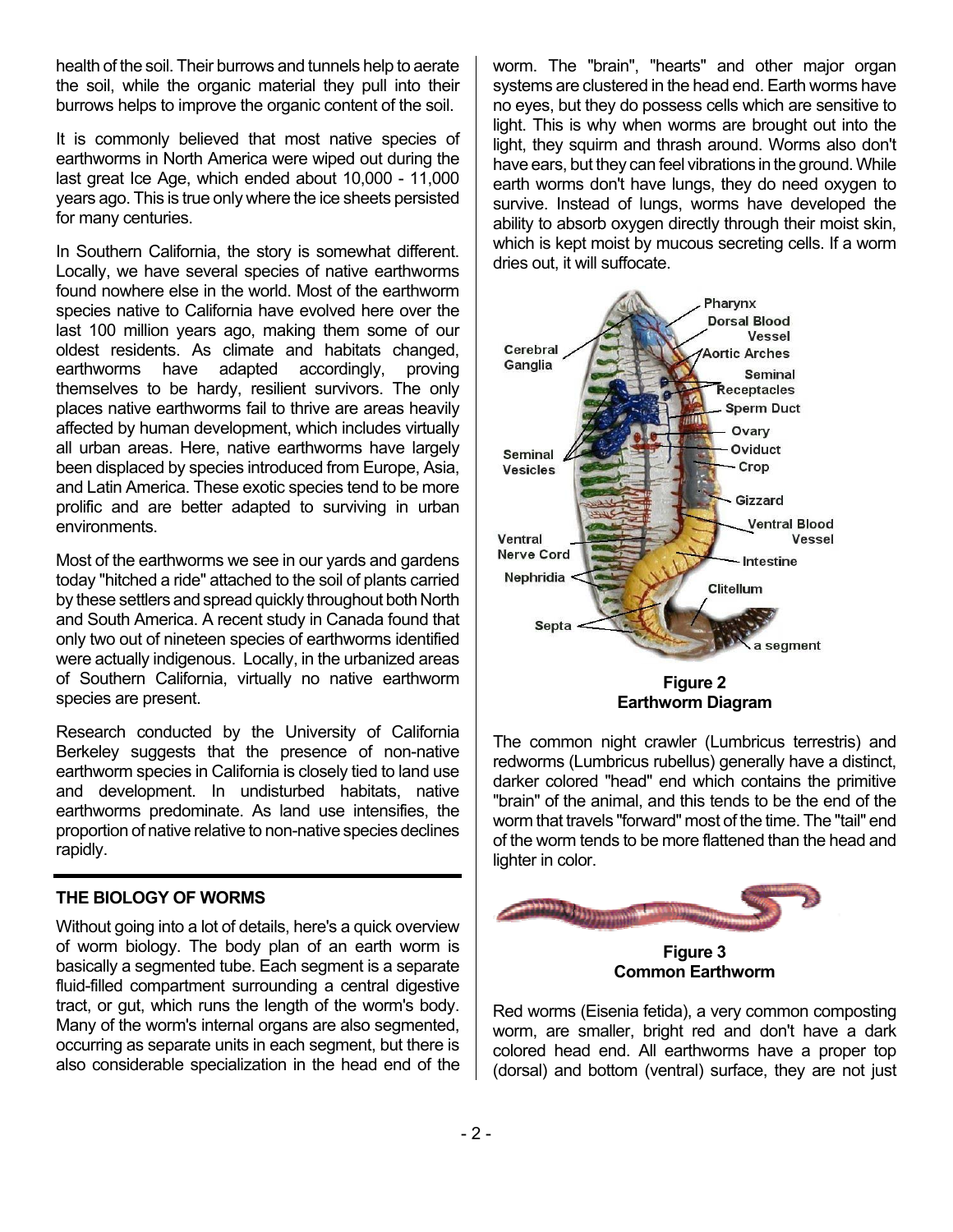symmetrical tube-like organisms. The surface of the worm's skin is smooth and coated with mucus (which makes it feel slimy), but also has many tiny bristles or "setae" protruding from it. These help the worm move and serve to anchor it in its burrows for self defense. The setae are part of the reason that robins have such a hard time pulling worms out of the ground. If you place an earthworm on a piece of cardboard or paper and listen very carefully, you can hear the setae scraping as the worm crawls!

It is commonly believed that worms come out during a rain storm to avoid drowning, but that's not the case. Since earthworms absorb oxygen directly through their skin, they can survive for a long time in well oxygenated water. But why should earthworms crawl around on the ground surface, exposing themselves to predators?

Some researchers suggest that earthworms may be looking for different kinds of food (lots of organic matter gets knocked loose during a rain storm), while others believe that they may be looking for potential mates. The "mating theory" has been documented by several scientists, although the results were not conclusive. It appears that earthworms may be able to find and mate more easily in the moist 2-dimensional plane represented by the soil surface, than while plowing through the more confining 3-dimensional world beneath the soil.

Several researchers have also noted that most of the worms crawling around the surface tend to be large, and presumably sexually mature, members of their respective species. They noted that if there were non-reproductive benefits to being above ground when it rains, worms of all ages would be present. So, rather than being a problem to overcome, the abundant surface moisture after a rain may actually represent an opportunity for worms.



**Figure 4 Earthworms Mating** 

Worms move by a process known as "peristaltic contraction". A worm's body is a fluid filled tube divided into separate segments. There are circular muscles that surround each segment and longitudinal muscles running from segment to segment for the length of the worm. Contraction of the longitudinal muscles shortens and widens the segments of worms body. Circular muscle contraction lengthens and narrows the segments. By alternating these processes in waves down it's entire body length the worms crawls forward or backward. Inside its tunnel, the widening of several segments serves to anchor that part of the body against the tunnel walls. The "leading end" segments are then elongated by circular muscle contraction (squeezing), pushing that end forward, and the "trailing end" is drawn up by longitudinal muscle contraction.

#### **EARTH WORM POPULATIONS**

The populations of earthworms vary dramatically with soil conditions. Usually, about 70 earthworms can live per square yard of habitat. However, most researchers estimate normal populations at a more modest 10 - 15 per square yard. Normally, earthworm populations increase from spring until late fall. During the winter, hardships take their toll and earthworm populations generally decrease, although this effect is not as severe in Southern California owing to our relatively mild winters. Each species probably has optimal soil conditions, food types and climatic conditions that will allow it to dominate the overall worm population in its preferred habitat. In addition, earthworm species can modify their habitat, creating conditions which favor that species and help it to maintain a competitive advantage over other worm species.

#### **LIFE CYCLE**

Earthworms are hermaphrodites. The term "hermaphrodite" derives from the combination of the names of two Greek gods: Hermes, a male and Aphrodite, a female. Thus, a hermaphrodite is something with both male and female characteristics. With worms, each individual contains both male and female reproductive organs. However, each worm must still mate with another worm of its species in order to reproduce. When two worms mate, they lie alongside one another, and both transfer sperm to the other. Each will lay one or more cocoons which contain the worm eggs.

Once these eggs develop, fully-formed, but very tiny worms will emerge. The familiar thickened "band" near the front end of most worm species is a structure called the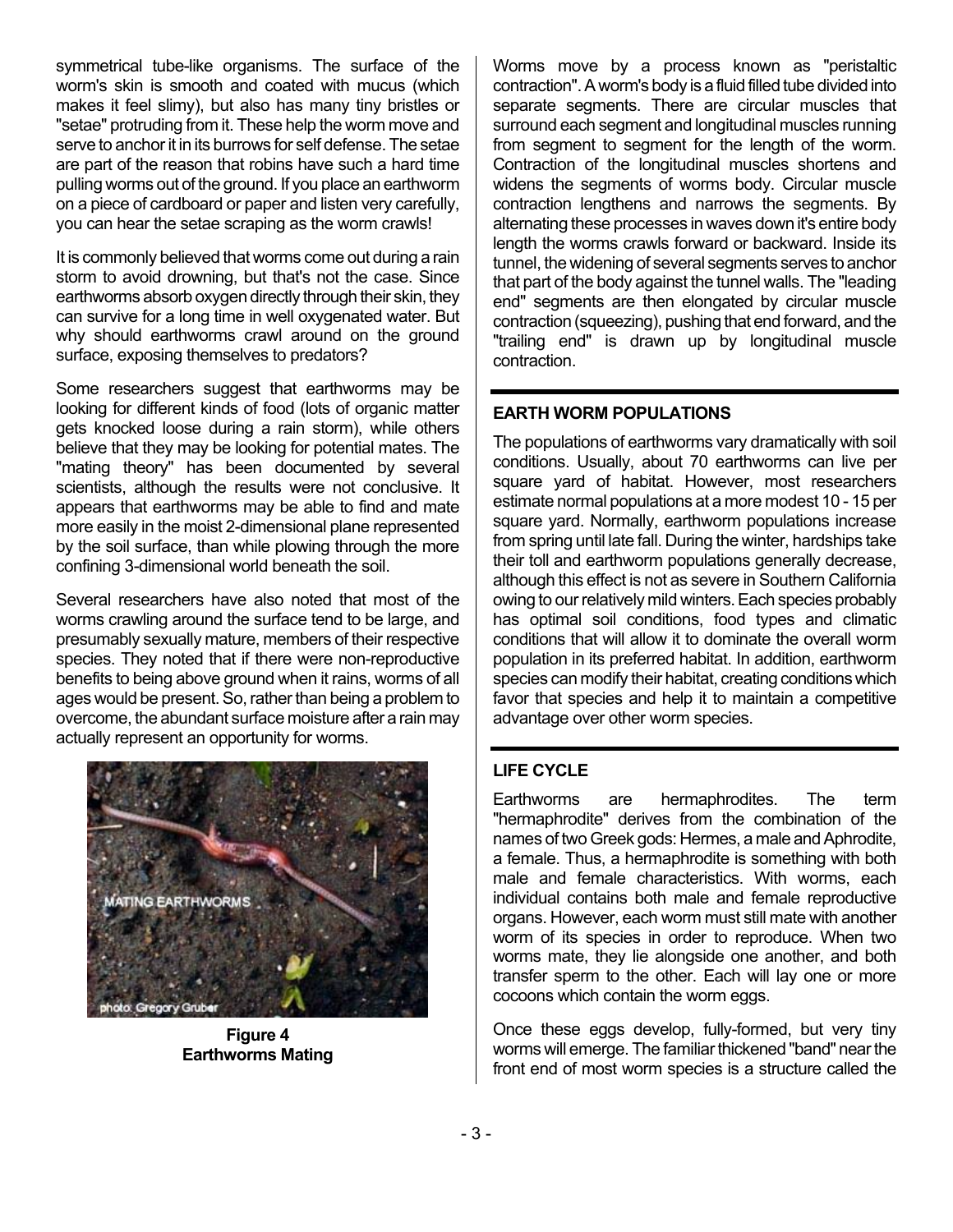clitellum. It secretes the mucous and other substances that form the capsule containing the fertilized eggs. In nature, earthworms normally mate and lay eggs primarily during the spring and fall, when soil moisture levels tend to be higher.

However, since most Southern Californian's water their lawns and gardens throughout the spring, summer and fall, and since our winters tend to be very mild, the earthworms around your house will likely reproduce throughout the year. Earthworms usually mate and lay eggs several times each year, but produce relatively few offspring per year, perhaps only 10-15 for each adult worm. It may take the tiny worms up to a year to reach full size and sexual maturity.



**Figure 5 Red worm eggs or cocoons**

How long an earthworm can live in the wild isn't certain, but researchers estimate a normal lifespan of about 3 years. Captive earthworms (in a worm composting bin) have been reported to live as long as 10 years! Earthworms can eat many kinds of organic matter, including dead plant materials (dead leaves and other plant debris), soil micro-organisms (protozoa, nematodes, bacteria, fungi, etc.), and the remains of larger dead animals.

They feed by swallowing organic matter or bits of soil containing organic matter. This passes through their gut and is finally deposited as castings (simply put - worm poop) which the worms pass out when they are at the surface. Presumably this helps them to keep their tunnels clean and open.

Earthworms also act as food for a wide variety of soil predators. Just about anything that likes a bit of animal protein will eat worms: insects, fish, frogs, toads, snakes, mice, moles, gophers, raccoons, opossums, as well as most kinds of birds. For animals that weren't originally found in Southern California, worms now occupy a very important slot in the food web.

## **WHERE WORMS LIVE**

Earthworms can basically be divided into 3 groups, with each group preferring to live in distinct areas within the soil. These groups include:

- 1. Soil surface dwelling or compost preferring species
- 2. Topsoil dwelling species, and
- 3. Subsoil dwelling species.



**Figure 6 Preferred Burrow Depths** 

#### **Soil Litter Layer or Surface Dwelling Worms**

These worm species tend not to burrow deeply into the soil and prefer to live at or near the soil surface (the socalled litter layer). These worm species also tend to like living in compost bins since they like to eat material which is high in organic matter such as decaying plant material, manure and leaves. Such worm species are referred scientifically as "epigeic" earthworms, which means that they live in the superficial soil layers and feed on undecomposed plant litter. These worms are usually small and produce new generations rapidly. Examples of such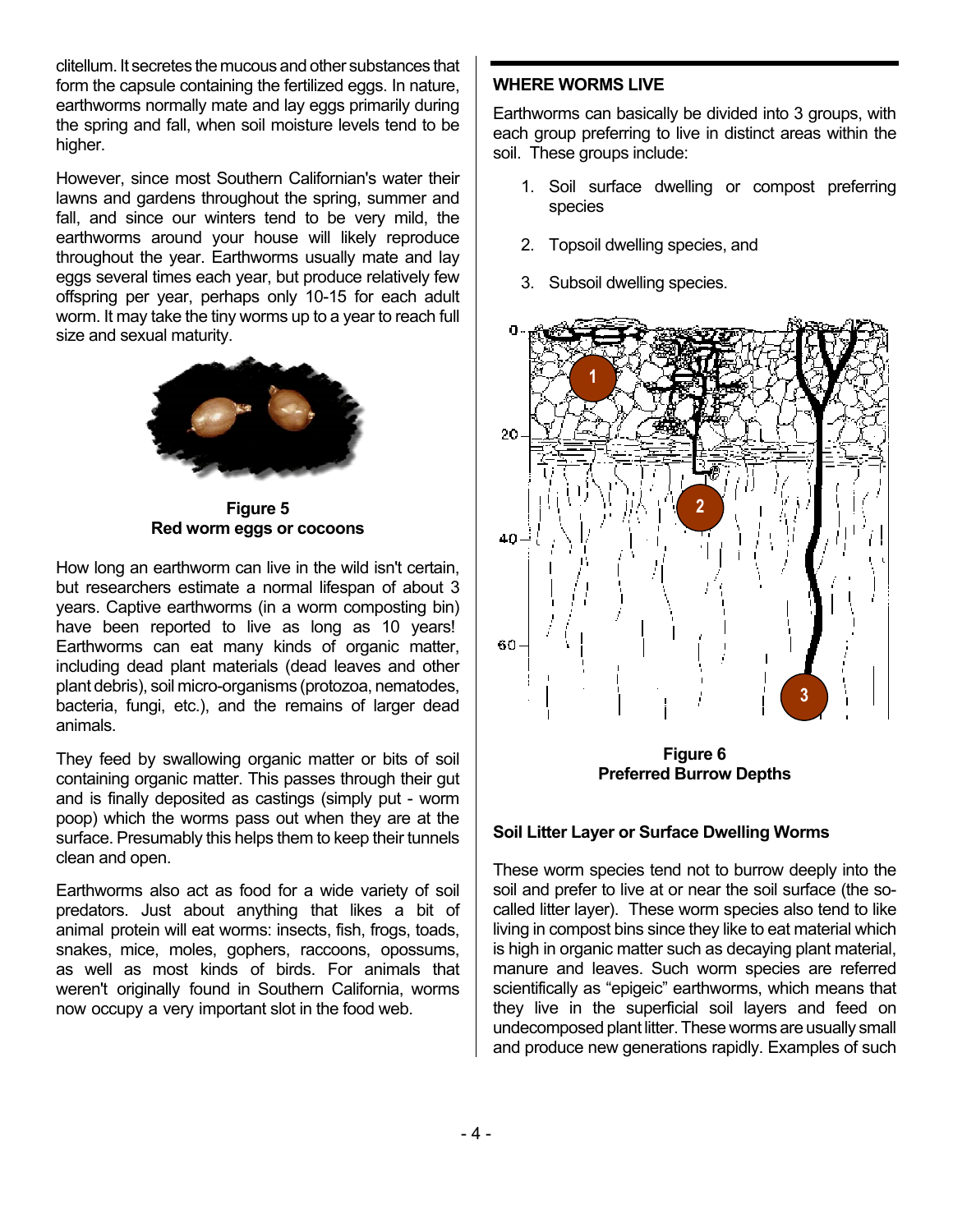species found include the dung worm Lumbricus rubellus and the tiger worm Eisenia foetida.

# **Topsoil dwelling species**

These species usually live in the top 6" to 12" of soil. They burrow through the soil, ingesting decaying organic material as they find it. Their burrowing action helps mix the topsoil layer and provides needed aeration. As they burrow they produce stable earthworm casts which help to improve the soil structure and they increase the soil permeability by creating cracks and channels in the soil. Such worm species are referred to scientifically as "endogeic" species because they forage below the soil surface in horizontal, branching burrows. These species ingest large amounts of soil, showing a preference for soil rich in organic matter. Endogeics may have a major impact on the decomposition of dead plant roots, but are not important in the incorporation of surface litter.

After soil has passed through the gut of a worm, the nutrients in the soil can be changed forms more accessible to plants (this is called bioavailability.) Therefore, the presence of worms usually makes the soil more capable of sustaining plant growth.

# **Subsoil dwelling species**

These species tend to make permanent burrows in the soil which can be from 12" to more than 3' in depth. They survive best in undisturbed areas where their burrows can remain intact. Such worm species are referred to scientifically as "anecic" earthworms because they tend to build permanent, vertical burrows that extend deep into the soil. This type of worm comes to the surface to feed on manure, leaf litter, and other organic matter. Anecics, such as the nightcrawlers, Lumbricus terrestris and Aporrectodea longa, have profound effects on decomposition of organic matter and the formation of soil.

They can be particularly useful species in situations where large amounts of organic matter are left on the soil surface. In orchards for example, they help in the removal of the large number of leaves that annually fall onto the soil surface.

# **COMPOSTING WORMS**

Although there are literally thousands of species of worms, only a few, such as the six species listed below, are used commercially for worm, or vermicomposting. These species are particularly well suited for worm composting. These types of worms thrive on just about any kind of vegetable scraps, eating as much as their own weight per day. If you provide ideal conditions, the worm population will steadily increase, doubling their numbers approximately every 40 days. Although the six species can be used for worm composting, the two most common are Eisenia foetida (Red Wigglers) and Lumbricus rubellus (Red worms). A brief description of each species is shown below.

## **Red Wigglers (***Eisenia foetida***)**

 The red wiggler is the most common type of composting worm. It can process large amounts of organic matter and, under ideal conditions, can eat it's body weight each day. It also reproduces



rapidly, and is very tolerant of variations in growing conditions. Other names for red wigglers include Tiger worms, Garlic worms, Manure worms, and Brandling worms.

## **Red Worms (***Lumbricus rubellus***)**

The Red Worm is often confused with the Red Wiggler (E. foetida), but is also a very good composting worm. In sunlight, it is a very active wriggler and is thought by many fishermen to be



irresistible to fish. Red worms are very effective at aerating and mixing the soil, and consume a large amount of organic material, although less than red wigglers. These worms are commonly found in decomposing animal manure and compost piles. Other names include Redworms, blood worms, and red wiggler (but not the same as the worm described above).

# **Red Tiger (***Eisenia andrei***)**

 The Red Tiger worm makes an excellent composting worm. It is a close relative of the Red Wiggler (E. fetida) and are commonly used as a bait worm because they exude coelomic fluid, which



attracts fish. These worms are very active wigglers in sunlight. Other common names include Tiger worms and Red Tiger hybrids.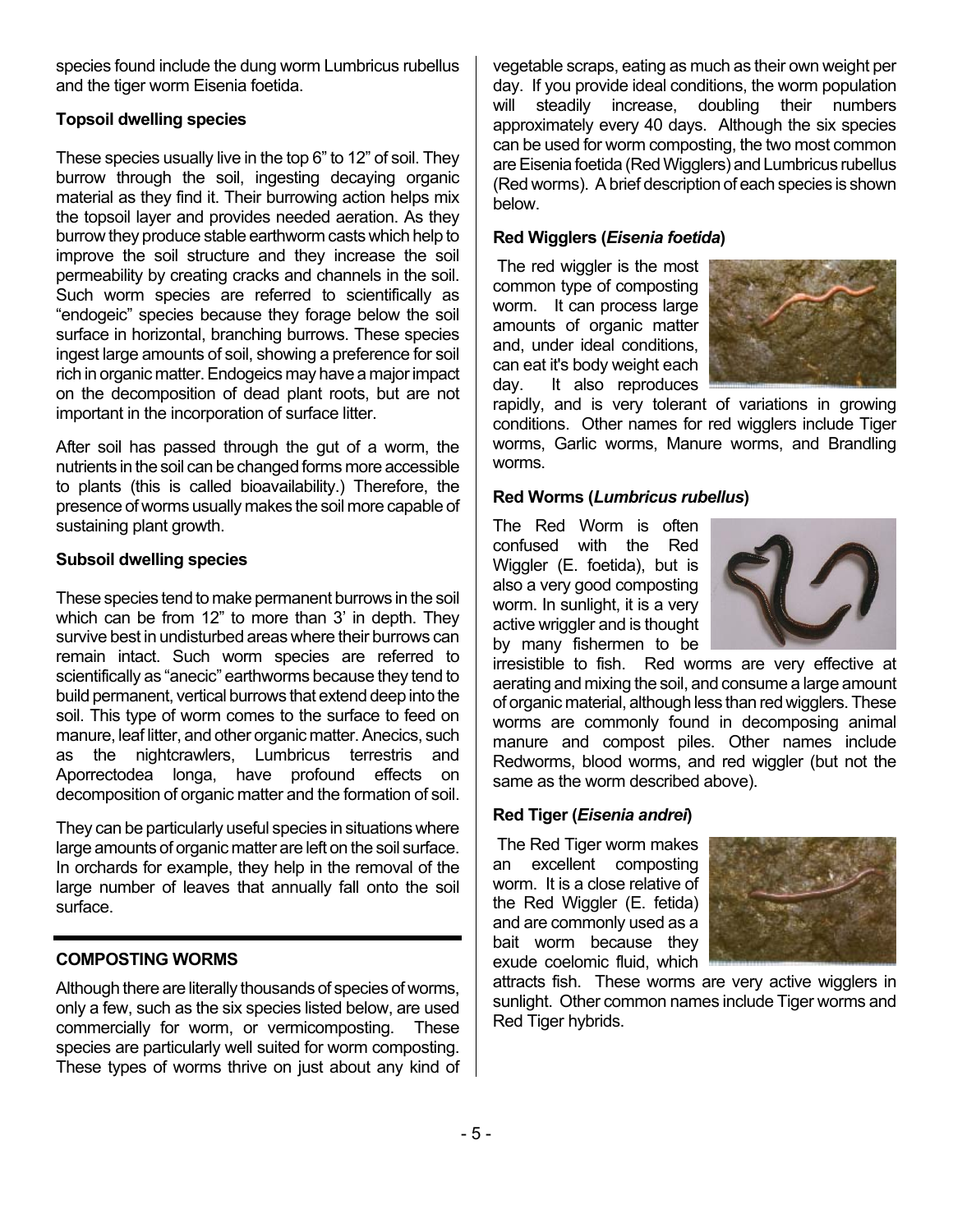#### **Blue Worms (***Perionyx excavatus***)**

Blue worms have become more popular in recent years as a composting worm. These worms do very well in warm climates,



but dislike the cold. Although these worms eat fairly large amounts of organic materials and are fairly prolific breeders, they are also very sensitive to changes in their growing environment. If the conditions in the bin change only slightly, these worms have been known to leave. Other common names include Indian Blue and Malaysian Blue worms.

#### **African Nightcrawlers (***Eudrilus engeniae***)**

The African Nightcrawler can be a good composting worm, but is very sensitive to changes in their environment. The entire contents of some worm bins have been know to move out in less than a day if growing conditions are not



to their liking. These worms also perform much better in warmer climates and are not recommended for areas where the temperature falls below 50° F. These worms do not eat as much organic materials as E. fetida, L. rubellus or E. andrei. The other common name for this worm is the giant nightcrawler.

#### **Nightcrawlers (***Lumbricus terristris***)**

Nightcrawlers are one of the most common types of worms normally found in your yard and garden. These worms are popular bait worms because they are large and easy to place onto



fishing hooks, are relatively easy to raise and are relatively tolerant of variations in growing conditions. Nightcrawlers are not a particularly good worm for use in a vermicomposting bin, since they like their burrows undisturbed and prefer to eat things found on top of the soil.

#### **White Worms (***Enchytraeids***)**

You will often find many tiny white wormlike creatures, usually less than  $\frac{1}{4}$ " –  $\frac{1}{2}$ " in size (10-20 mm) on the food in your worm bin. These could be mistaken for baby worms, but are actually a distant



relative of earthworms called Enchytraeids. Also called "Potworms" or "White Worms", Enchytraeids will not harm your composting worms, and actually help eat and decompose the organic matter in your worm composting bin, too. In a worm composting bin, Enchytraeids can reach densities of 250,000 individuals per cubic meter of bin volume. These very simple creatures prefer acid soils, and large numbers of them may be an indication that your worm bin is acidic. They feed primarily on soil bacteria and fungi, but also eat dead organic material and small feces. They have no enzymes for digesting complex polysaccharides, and thus do not digest the organic matter they ingest. They are good for your compost system and harmless to you, your worms and plants.

#### **TAKING CARE OF WORMS**

Worms are easy to grow. They're basically vegetarians and like to eat the vegetable wastes from your kitchen, yard and garden. Worms don't eat inorganic materials, like plastic, glass or metals. Worms prefer relatively fresh, hard foods like apples, carrots and other fresh vegetables until they have begun to decompose slightly. If you feed your worms these kinds of foods, don't be concerned if it takes the food some time to disappear. It's all part of worm composting process. It does help to break or cut up hard foods in a food processor, bit it isn't required.

Worms don't have teeth, but do have mouths. They take food in through their mouths and then digest it in their gizzards. A worm's gizzard needs a small amount of grit (from soil) to grind food. That's why it's important to add a handful of garden soil to the bedding material in your bin. Numerous variables affect how much your worms will eat. For example, they are more active at room temperature than at 40°F. A general rule is that they will consume approximately ½ their body weight in food waste per day, so if you purchased 1 lb. of worms, you can expect them to consume about ½ lb. of vegetable waste per day.